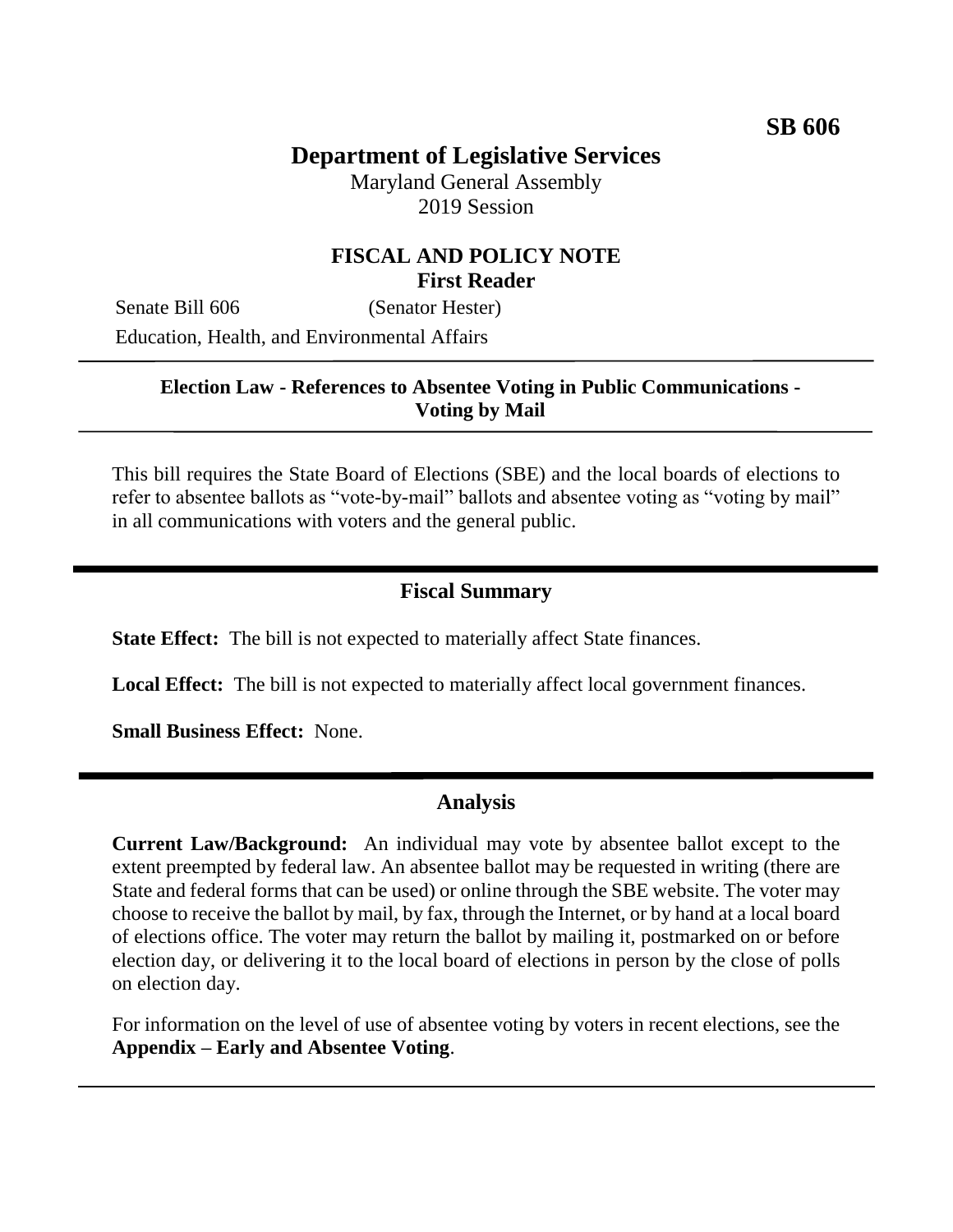## **Additional Information**

**Prior Introductions:** None.

**Cross File:** HB 322 (Delegate Palakovich Carr, *et al.*) - Ways and Means.

**Information Source(s):** State Board of Elections; Baltimore City; Harford, Montgomery, and Wicomico counties; Department of Legislative Services

Fiscal Note History: First Reader - February 10, 2019 mag/hlb

Analysis by: Scott D. Kennedy Direct Inquiries to:

(410) 946-5510 (301) 970-5510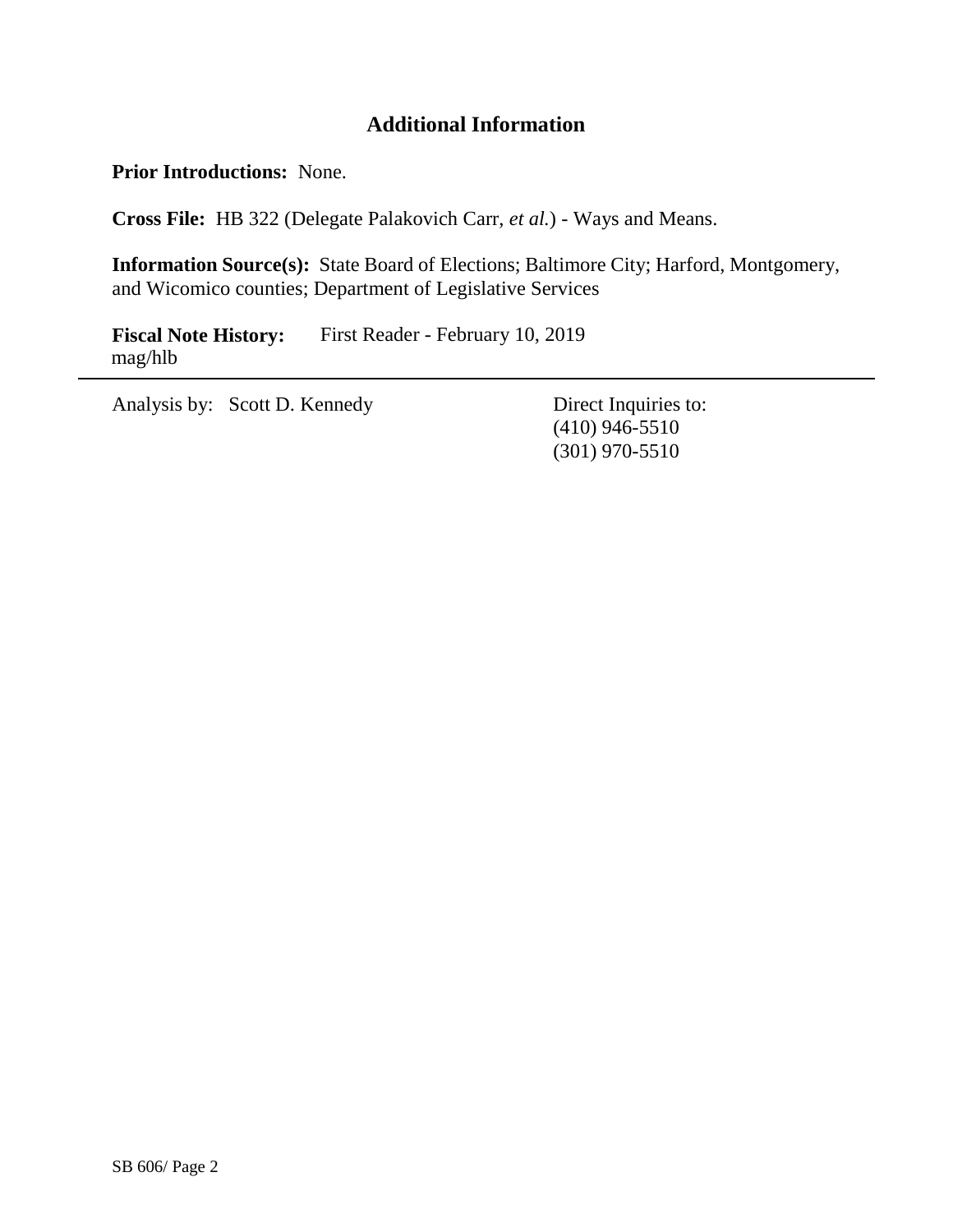#### *In Maryland*

Maryland voters have the option of voting at an early voting center prior to Election Day or by absentee ballot, as alternatives to voting at a polling place on Election Day. In-person early voting at early voting centers was first implemented in 2010, and "no excuse" absentee voting (not requiring a reason that a voter cannot vote in person) was first allowed in 2006.

**Exhibit 1** shows that, as a percentage of overall turnout in the 2010 through 2018 elections, use of early voting has been generally increasing, surpassing 25% in recent elections, and use of absentee voting has been between 3% and 7%.



**Election (and Total Voter Turnout for that Election)**

Source: State Board of Elections; Department of Legislative Services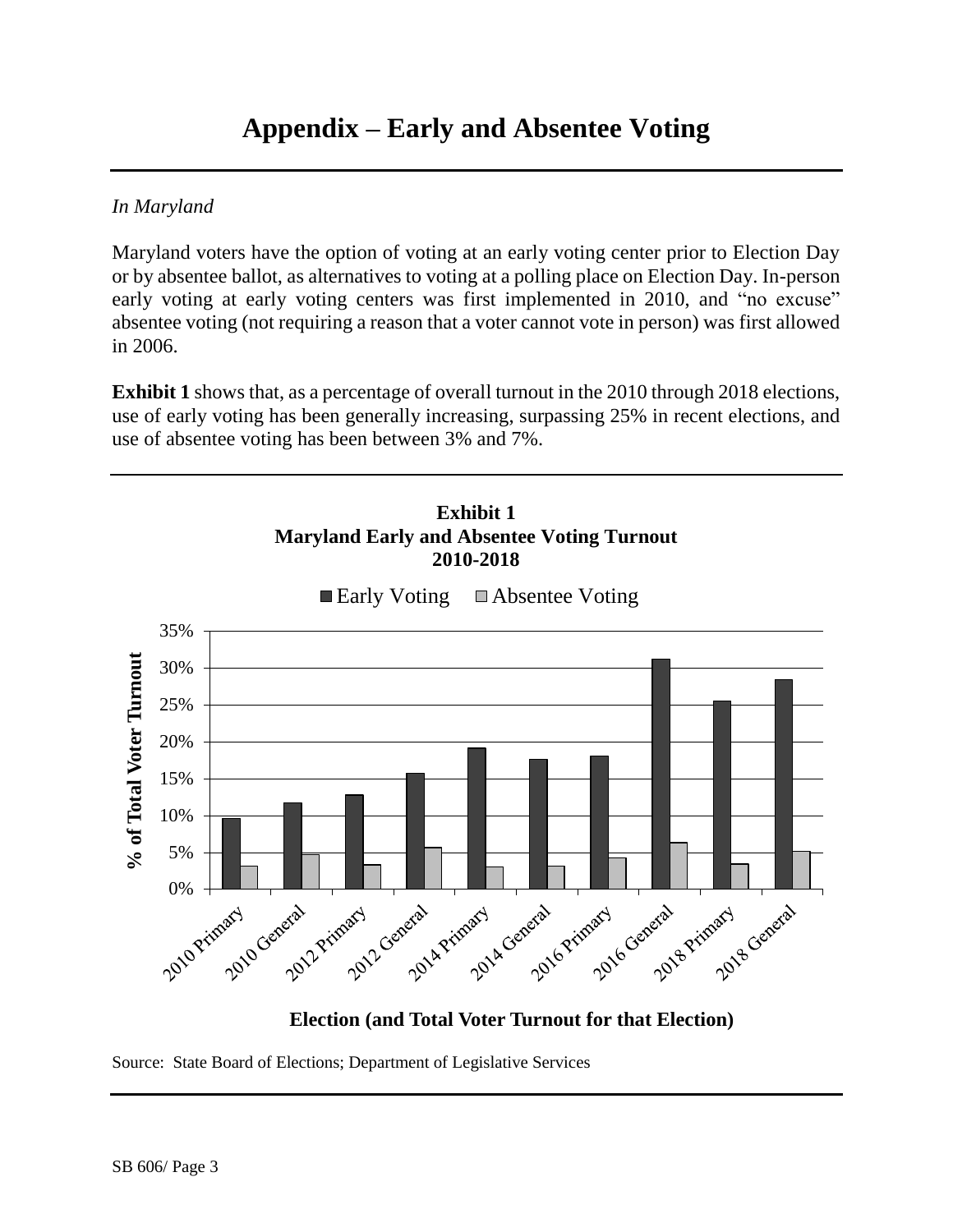Chapters 157 and 158 of 2013 increased the number of early voting centers and the length of the early voting period, and Chapter 288 of 2016 further increased the number of centers. **Exhibit 2** and **Exhibit 3** show the changes made by Chapters 157 and 158 and Chapter 288. The number of early voting centers in each county, for the 2018 general election, is shown in **Exhibit 4**. A voter may vote at any early voting center in the voter's county of residence. In addition, pursuant to Chapters 157 and 158, an individual has been able to both register to vote (or change his/her voter registration address) and vote at an early voting center since 2016.

Chapters 157 and 158 also expanded and clarified the methods by which a voter may request and receive an absentee ballot. An absentee ballot must be requested in writing (there are State and federal forms that can be used) or, pursuant to Chapters 157 and 158, a request can be submitted online through the State Board of Elections website. The available methods for a voter to receive an absentee ballot are (1) by mail; (2) by facsimile transmission; (3) through the Internet; or (4) by hand during an in-person transaction. To return an absentee ballot, a voter may either mail in the completed ballot, postmarked on or before Election Day, or deliver it to the local board of elections in person by the close of polls on Election Day.

#### *In Other States*

Research by the National Conference of State Legislatures (NCSL) indicates that 39 states and the District of Columbia offer some form of in-person early voting, and 28 states and the District of Columbia permit no excuse absentee voting. Colorado, Oregon, and Washington conduct all elections by mail.

The timing and length of early voting periods varies among the early voting states. According to NCSL, the average starting time for early voting is 22 days before an election. NCSL indicates that the average length of early voting periods across the states is 19 days and early voting typically ends just a few days before Election Day.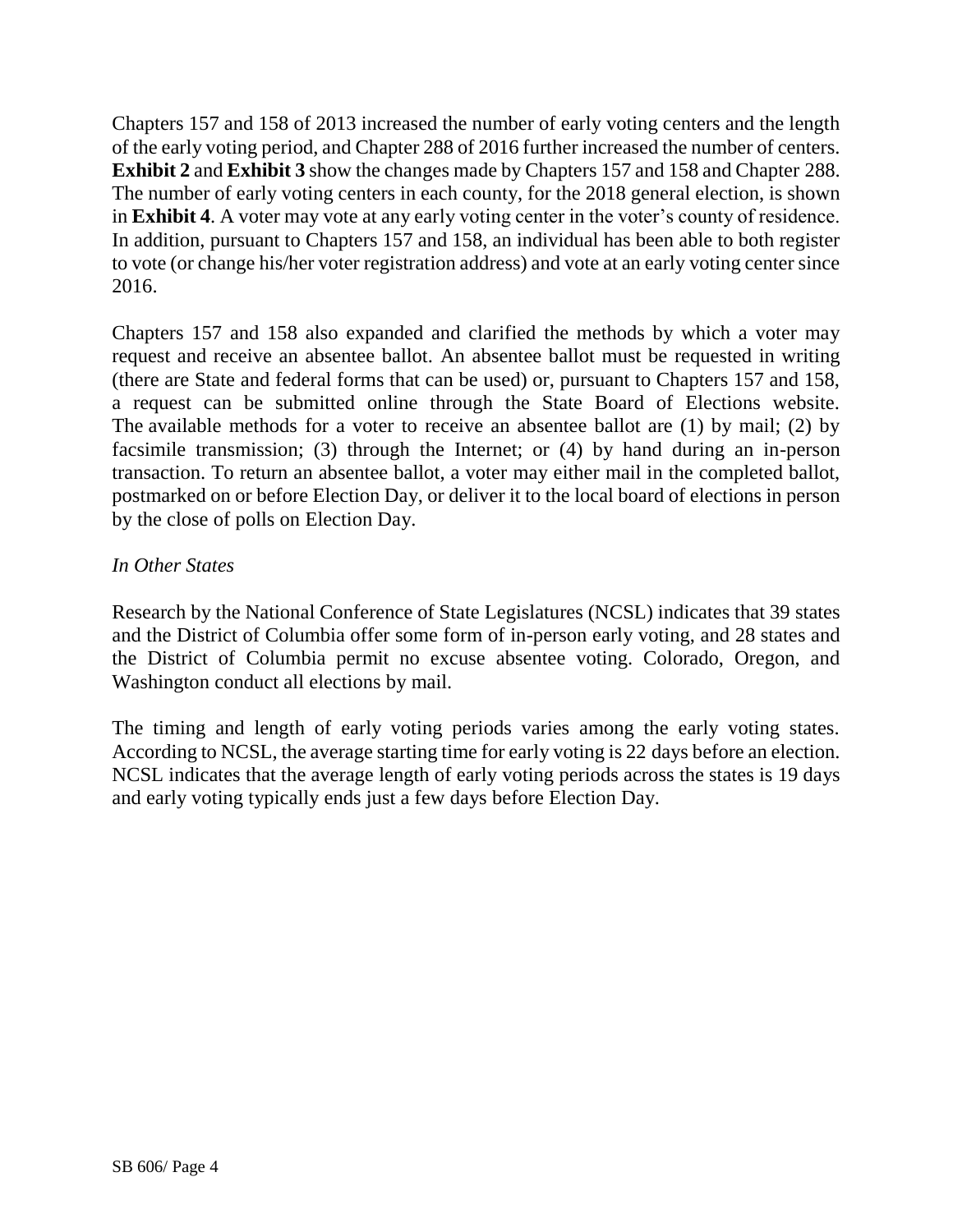#### **Exhibit 2 Early Voting Centers**

| <b>Prior to Chs. 157/158</b> |                     | <b>Under Chs. 157/158</b> |                     | Under Ch. 288 (Current Law) |                     |
|------------------------------|---------------------|---------------------------|---------------------|-----------------------------|---------------------|
| <b>Registered</b>            |                     | <b>Registered</b>         |                     | <b>Registered</b>           |                     |
| Voters in a                  | <b>Early Voting</b> | Voters in a               | <b>Early Voting</b> | Voters in a                 | <b>Early Voting</b> |
| <b>County</b>                | <b>Centers</b>      | County                    | Centers*            | County                      | Centers*            |
| < 150,000                    |                     | < 125,000                 |                     | < 125,000                   |                     |
| 150,000-300,000              |                     | 125,000-300,000           |                     | 125,000-200,000             |                     |
| > 300,000                    |                     | 300,000-450,000           |                     | 200,000-300,000             | $\overline{4}$      |
|                              |                     | >450,000                  | 8                   | 300,000-450,000             | 7                   |
|                              |                     |                           |                     | >450,000                    | 11                  |

\*In addition to these required centers, each county may establish one additional early voting center if the State Board of Elections, in collaboration with the local board of elections, and the governing body of the county agree to establish an additional center. Chapter 288 limited this option to apply only to counties with less than 200,000 registered voters.

Source: Department of Legislative Services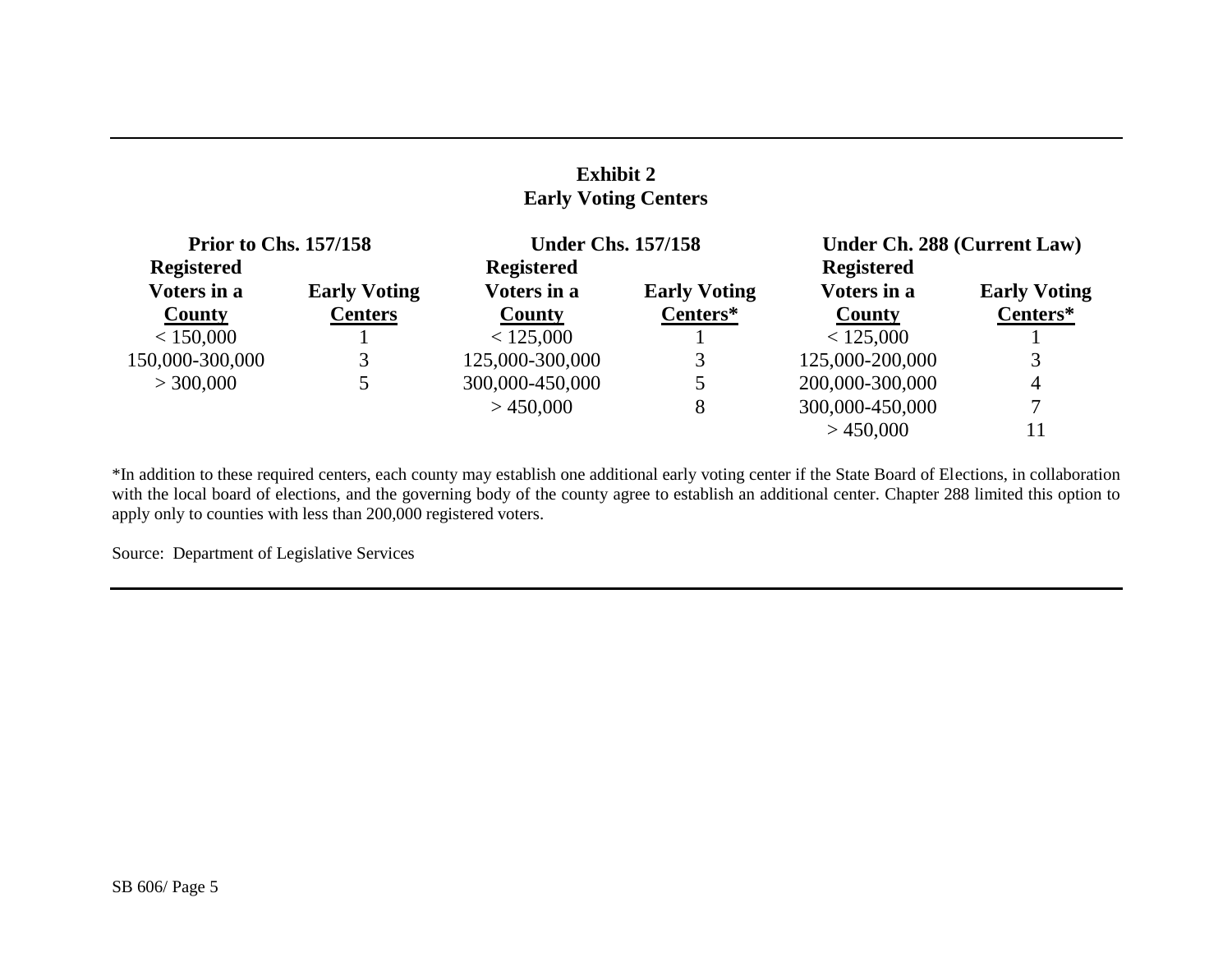### **Exhibit 3 Early Voting Days and Hours**

#### **Prior to Chs. 157/158 Under Chs. 157/158 (Current Law;**

#### **2010 Elections 2012 Elections 2014 and Future Elections** *Days (6) Days (6) Days (8)* Second Friday before the election through Thursday before the election, excluding Sunday Second Saturday before the election through Thursday before the election Second Thursday before the election through Thursday before the election *Hours Hours Hours* 10 a.m.-8 p.m. (each day) 10 a.m.-8 p.m. (Saturday; Monday-Thursday) 12 noon-6 p.m. (Sunday) Presidential general election: 8 a.m.-8 p.m. (each day)

All other elections: 10 a.m.-8 p.m. (each day)

**no changes were made by Ch. 288)**

Source: Department of Legislative Services